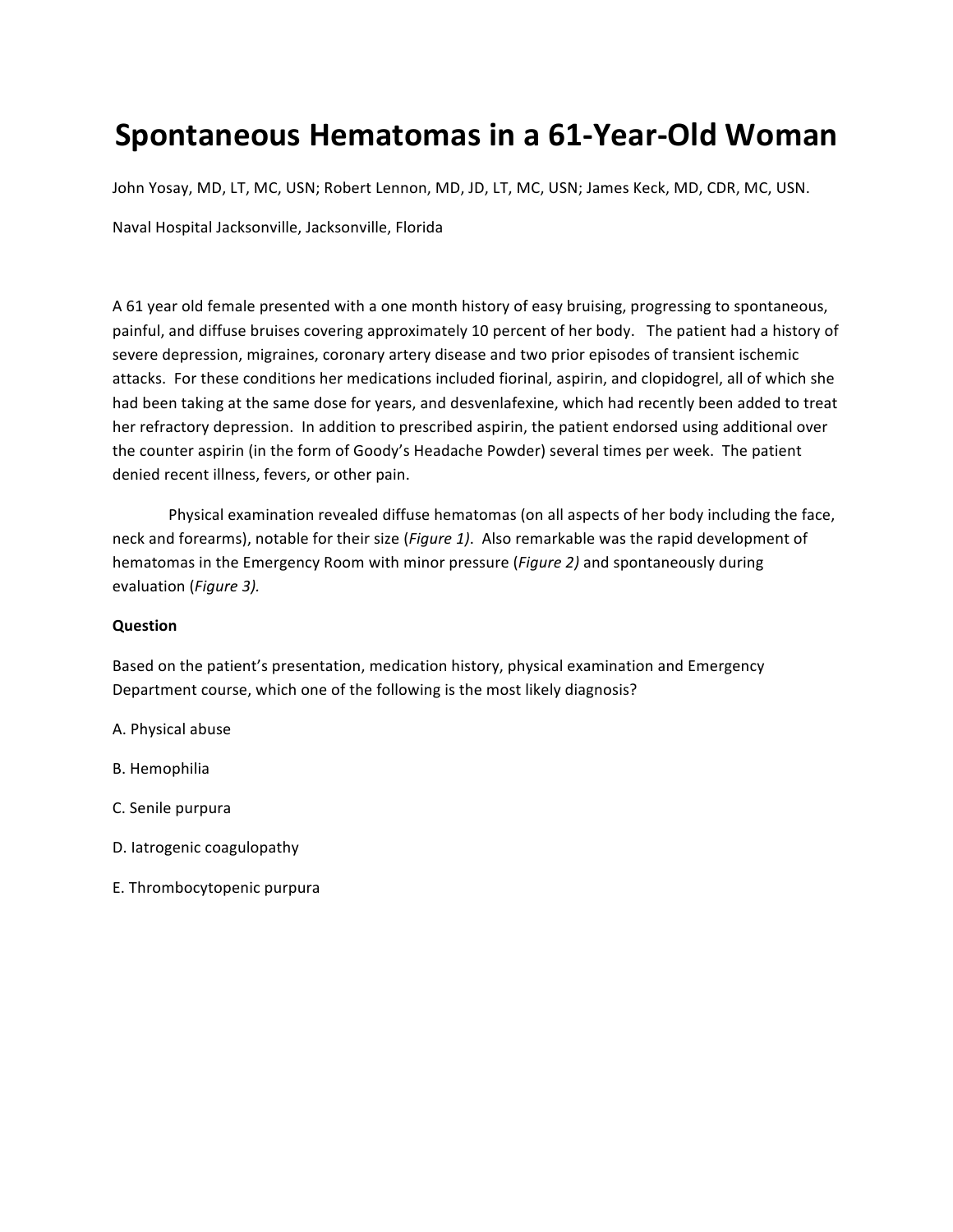### **Discussion**

The answer is D: latrogenic coagulopathy. Coagulopathy with clopidogrel and aspirin is well described. (1,2) Selective Serotonin and Norepinephrine Reuptake Inhibitors (SNRIs) are known to increase bleeding in patients receiving concurrent antiplatelet therapy. (3) A new generation of active metabolite formulations of SNRIs has been developed to reduce side effect profiles and drug-drug interactions. (4) However, the improved side effect profile of these new formulations may not extend to bleeding risk.

As the prevalence of SNRIs as part of our patients' medication profile is steadily increasing, it is important for primary care physicians to recognize their potential for interaction with anti-platelet therapies, and to closely monitor patients on these medications, especially at times of initiation and dose changes. Treatment remains discontinuation of the pathologic combination.

Physical abuse of the elderly is not uncommon, and can often present with unexplained bruises or welts. (5) Other signs include malnutrition, open sores, dehydration, sudden onset patch-like hair loss, and unexplained fractures. (6) Absence of other signs and spontaneous bruising under observation point away from abuse in this case.

Hemophilia is a generic term that covers a group of hereditary genetic disorders that prevent appropriate coagulation.  $(7)$  The spectrum of hemophilia runs from mild – typically only found after surgery or trauma, to severe – often evident at birth. Moderate disease can (rarely) present later in life with spontaneous bleeding, but typically presents with pain in weight bearing joints.

Senile purpura are dark, irregularly shaped hemorrhagic areas due to abnormal skin mobility that tears small blood vessels. (8) Aging causes this through gradual atrophy of perivascular connective tissue, almost exclusively on the extensor surfaces of the hands and arms.

Thrombocytopenic purpura could refer to either the idiopathic (ITP) or thrombotic (TTP) etiology. (9, 10) Both are characterized by thrombocytopenia, but can be clinically anticipated with a history of recent viral exanthema, upper respiratory illness, malignancy, and antiplatelet drugs. ITP is rare in adults, and TTP typically presents with other clinical signs to include neurologic findings, decreased renal function and fever. Diagnosis can be excluded with normal platelet count, but absence of supporting clinical evidence prevents delay in alternative diagnosis.

## Address correspondence to James Keck, MD, at James.keck@med.navy.mil. Reprints are not available *from the authors.*

Author Disclosure: Nothing to disclose. The views of this article are those of the authors and do not necessarily reflect the views or policy of the Department of the Navy, the Department of Defense, the United States Government, or Naval Hospital Jacksonville.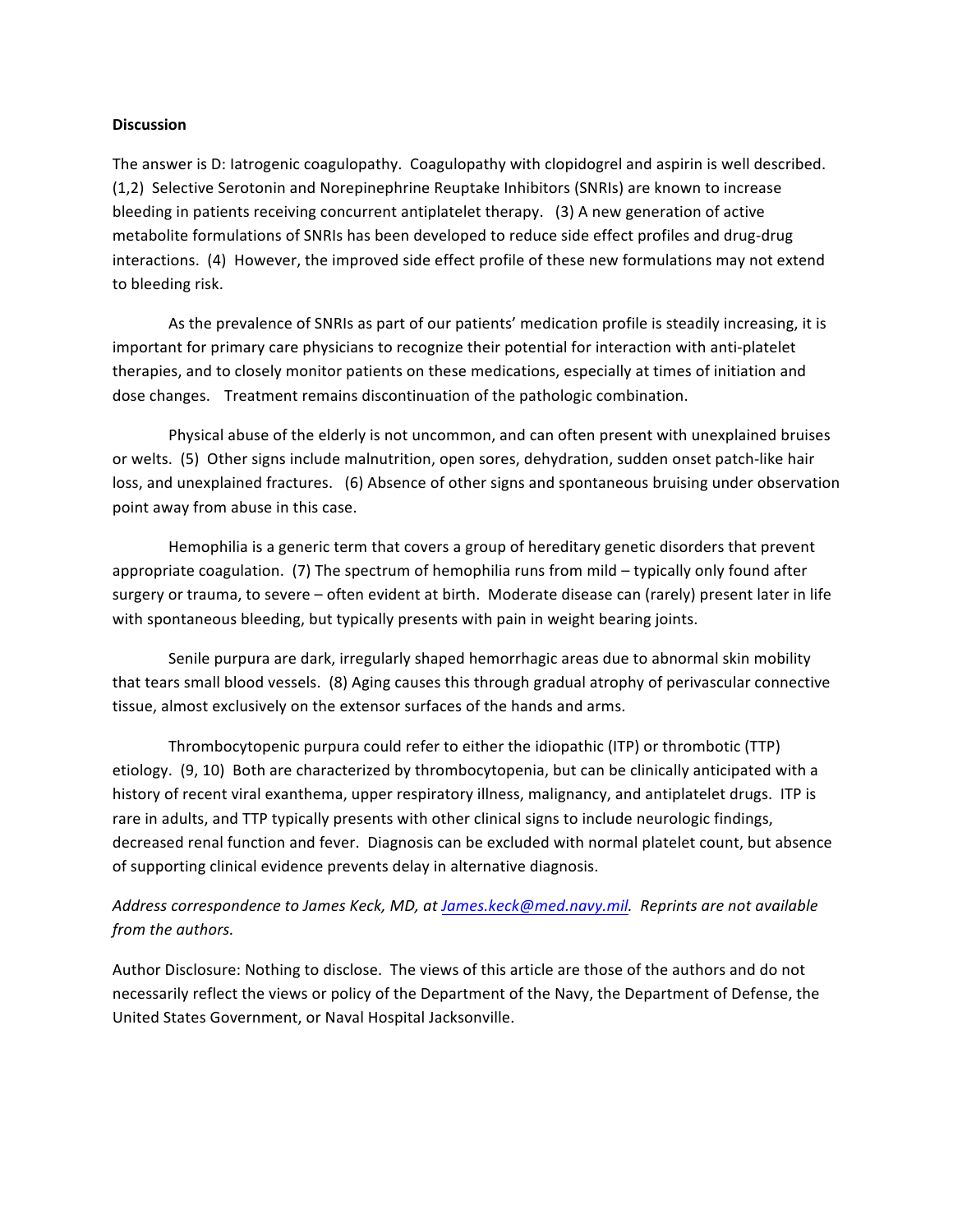## **Summary Table**

| Condition                | <b>Characteristics</b>                                                                                                                                                                                                                                  |
|--------------------------|---------------------------------------------------------------------------------------------------------------------------------------------------------------------------------------------------------------------------------------------------------|
| Physical abuse           | Unexplained bruises, particularly in combination with one or more of<br>the following: malnutrition, open sores, dehydration, patch-like hair loss<br>and unexplained fractures.                                                                        |
| Hemophilia               | Onset typically at birth or after surgery or trauma, in moderate cases<br>the presenting symptom is typically pain in weight bearing joints.                                                                                                            |
| Senile Purpura           | Typically limited to extensor surfaces of hands and arms.                                                                                                                                                                                               |
| latrogenic coagulopathy  | Can present on achieving therapeutic dosage of any standard anti-<br>platelet therapy. Over time presents more commonly with changes in<br>dose or addition of interactive medications. SNRIs and their newer<br>metabolite formulations increase risk. |
| Thrombocytopenic Purpura | ITP typically presents in the young after viral illness, TTP typically with<br>one or more other symptoms to include neurologic findings, decreased<br>renal function and fever.                                                                        |